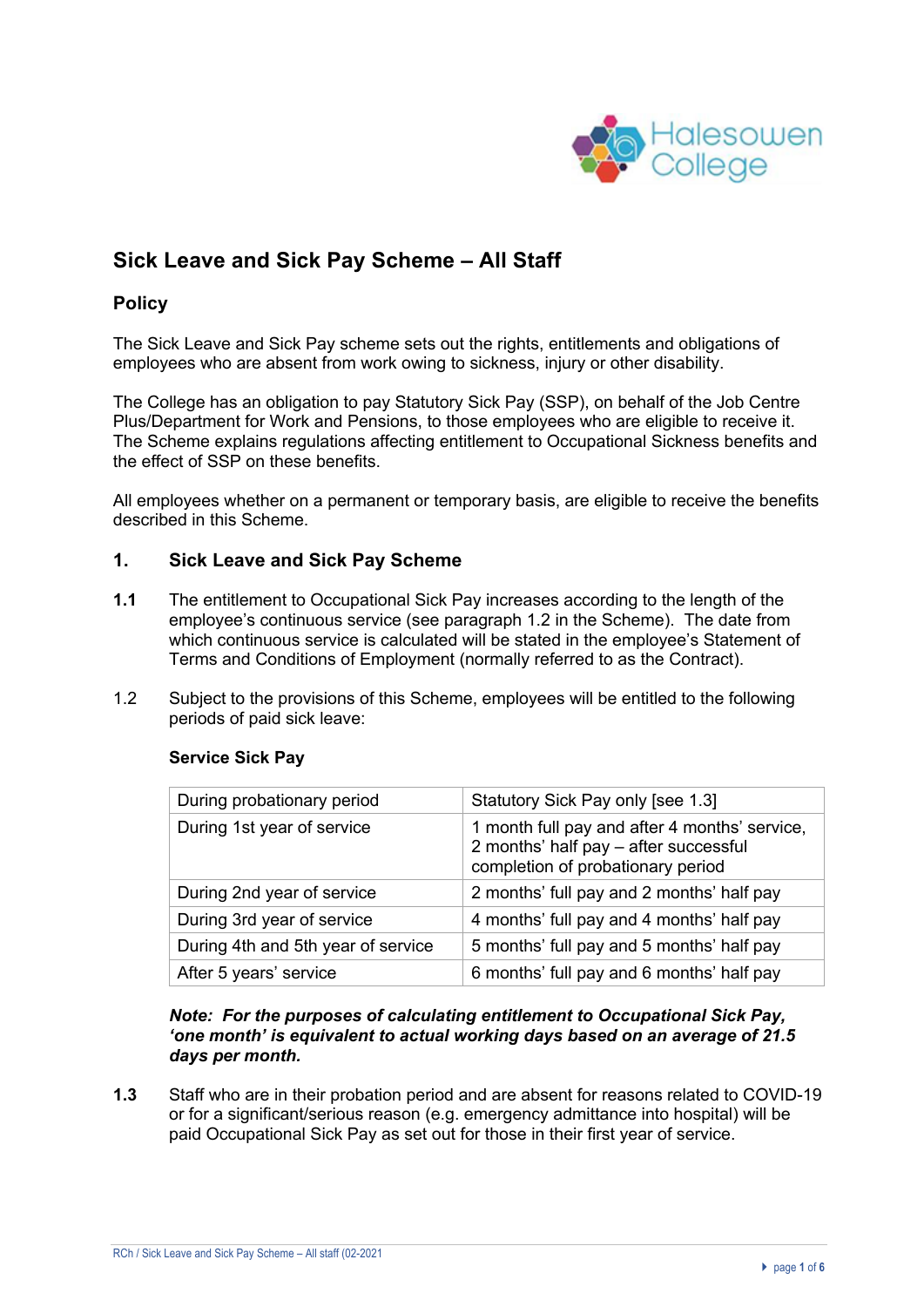- 1.4 The College has the discretion to extend an employee's entitlement to paid sick leave (on either full or half pay) in exceptional circumstances. In exercising this discretion, the College will take into account the seriousness of the case, and the likely beneficial effect of such actions in relieving anxiety and thereby speeding recovery.
- **1.5** The entitlement to paid sick leave for a specific period of sickness absence is calculated as follows:
	- (i) by calculating the entitlement appropriate to the employee's service on the first day of any period of sickness absence, and
	- ii) by deducting from that entitlement, the aggregate of periods of sickness absence during the twelve months immediately preceding the first day of absence. In aggregating the periods of absence no account shall be taken of any unpaid absence on sick leave.
- **1.5** If the employee is entitled to receive SSP, or is in receipt of any other allowances or benefits (see 6), these will be offset against any entitlement to full pay.
- **1.6** Where the employee is entitled to receive half pay, the total sum of half pay plus SSP, if appropriate, and any other benefits or allowances, must not exceed full pay. If necessary, the half pay allowance will be reduced.
- **1.7** If a public holiday occurs during a period of sick leave, the employee will continue to receive sick pay. However, no payment will be made for a public holiday which occurs during a period of unpaid sick leave subject to the application of paragraph 10.
- **1.8** In determining an employee's normal pay for the purposes of the scheme, the College will include any regular paid overtime which is an express requirement of their terms of employment.
- **1.9** Exceptional provisions apply to any employee who is injured as a result of a crime of violence in the course of their work for the College.
- **1.10** A period of absence due to injury sustained by the employee in the actual discharge of his/her duties, and which is not attributable to any fault of his/her own, will not be recorded for the purposes of this scheme.

# **2. Notification and Certification of Sickness Absence**

- **2.1** An employee who is unable to attend work because of sickness must notify the College of this fact immediately wherever possible, and should comply with any reporting arrangements in place within the College.
- **2.2** An employee returning to work after a period of sickness absence is required to complete an on-line self-certification statement giving the reasons for absence up to and including the first seven days.
- **2.3** A Statement of Fitness for Work/Fit Note, completed by a qualified medical practitioner, must be submitted for any absence which exceeds seven days. Subsequent certificates must be submitted if the absence continues beyond the period covered by the initial statement. The length of absence covered by each certificate will normally be determined by the medical practitioner.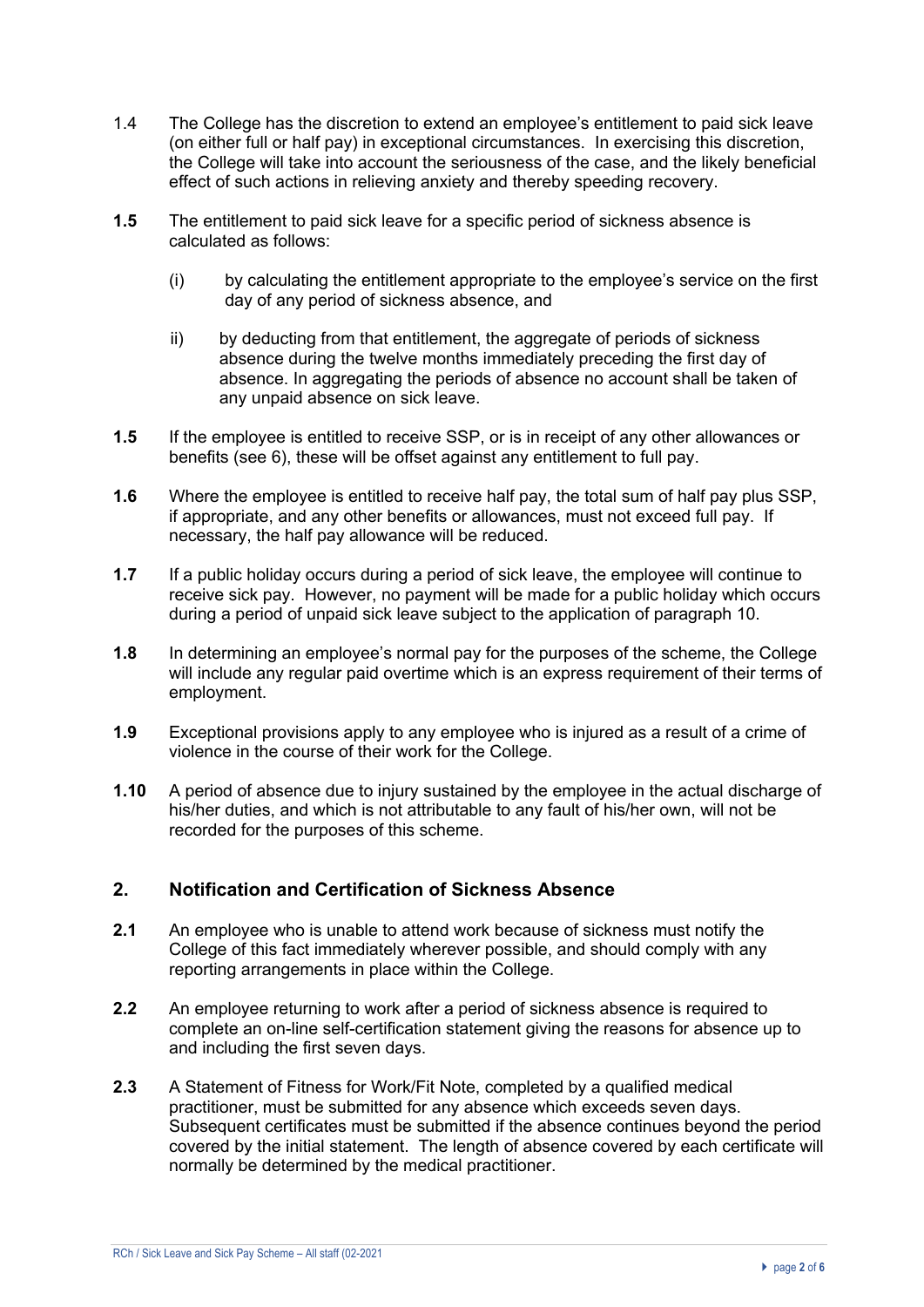- **2.4** On the expiry of a Statement of Fitness for Work/Fit Note the default position is that an employee is fit for work unless the employee is provided with another Statement of Fitness for Work. An employee will only be required to provide certification that they are fit to return to work if their practitioner has previously stated this.
- **2.5** Colleges may, at their discretion, accept certificates from Christian Science practitioners or similar.
- **2.6** An employee who goes into hospital or other similar institution is required to submit a doctor's statement on admission and on discharge.
- **2.7** Where the College requires an employee to obtain a Statement of Fitness for Work solely for the purpose of qualifying for sick pay under this scheme (e.g. as in paragraph 3.4), the College will normally refund any charge made for such a statement.
- **2.8** The College may require an employee who is unable to work as a consequence of illness to submit to an examination by a medical practitioner nominated by the College. In such cases, the provisions of the Access to Medical Reports Act 1988 will apply. Any cost incurred in connection with such an examination will be met by the College.

## **3. Absences due to Injuries caused by Accidents**

- **3.1** No allowance will be payable under this scheme in the case of accidents due to active participation in sport as a profession, or where the absence arises from, or is attributable to, the employee's own misconduct.
- **3.2** An employee who is absent as the result of an accident (eg road traffic accident) will not be eligible to receive occupational sick pay if damages might be receivable from a third party. However, the College may pay the employee an advance, the amount of which will not exceed any entitlement under this scheme, subject to the employee signing an undertaking that the total amount of the advance will be refunded or, if the damages paid are less than this total, the actual amount of damages received. Where such an advance is refunded in full, the absence will be recorded for the purposes of this scheme. Where only part of the advance is refunded, the College will decide the length of the period of absence which should be recorded. The employee will retain their SSP, and it is only the Occupational Sick Pay element that is recoverable. The employee will sign an Indemnity Form.

# **4. Termination of Suspension of Allowances**

- **4.1** The provisions of this scheme will cease to apply from the date on which an employee retires, whether by reason of permanent ill-health.
- **4.2** If the College becomes aware that an employee may have failed to comply with any requirement under this scheme, or that he/she is guilty of conduct which might prejudice recovery, the payment of occupational sick pay may be suspended. In such circumstances, the College will advise the employee of the reasons for this suspension and will invite him/her to make any observations. The employee will be given the opportunity to put his/her case before any appropriate manager of the College. If the College decides that the employee has failed, without reasonable excuse, to fulfil the requirements of the scheme, or that he/she has been guilty of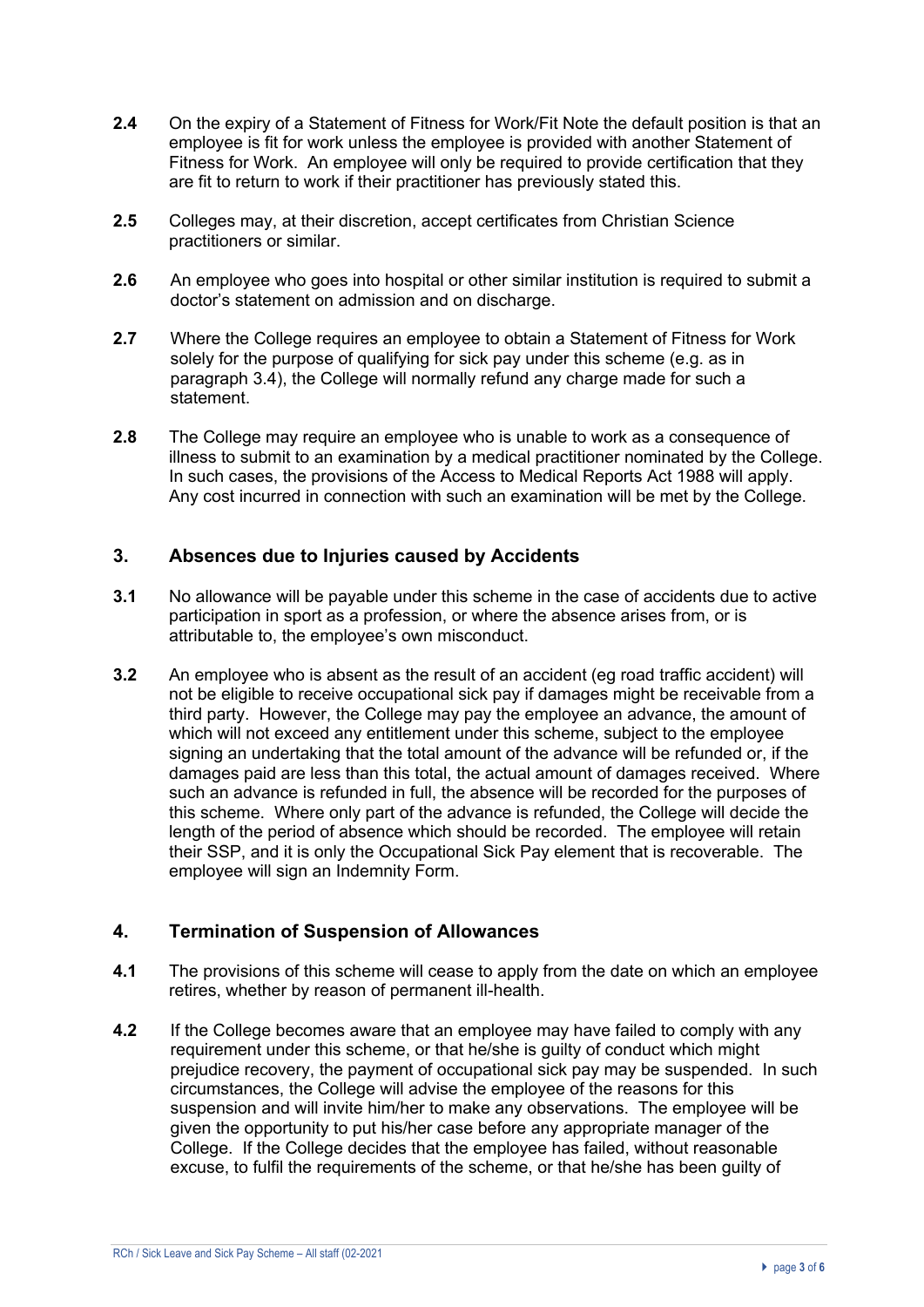conduct prejudicial to recovery, then no further payments will be made in respect of that period of absence.

4.3 An employee who goes on sick leave in response to a disciplinary investigation or hearing or in response to the Capability Procedures may have their occupational sick pay suspended.

## **5. Returning to Work**

- 5.1 A General Practitioner has an option, which is to indicate that, and employee 'May be fit for work taking account of the following advice…' The form then invites the GP to tick whether an employee would benefit from any of a number of common adjustments which, if available and with the College's agreement, would allow an employee to continue to work or to return earlier than would otherwise be possible. These would normally be temporary adjustments until the employee returns to normal health. They are:
	- $\blacksquare$  a phased return to work
	- altered hours
	- **amended duties**
	- **N** workplace adaptations
- 5.2 The GP can give general advice on the fit note about illness or injury and its affect on an employee's ability to work and other ideas or recommendations, for example the option to recommend an employee is referred to the College's occupational health service.
- 5.3 It is the College's decision whether to act on the advice of the GP.

#### **5.4 Return-to-work plan**

The first step towards agreeing a phased return will be to invite the employee to attend a meeting to discuss a phased return to work following long-term sickness absence.

- 5.4.1 The Line Manager with the Assistant Principal/Director and/or HR can determine the support plan with the employee for the first two weeks. This will be full contractual hours with adjusted duties within those hours. If it is requested that less hours are worked then a contractual reduction and pay will be made.
- 5.4.2 Further meetings will be held as necessary to discuss how the return-to-work plan is progressing.
- 5.4.3 If the support plan needs to go beyond two weeks, then a recommendation will be made to the Principal for his/her approval.
- 5.4.4 Should the GP or Occupational Health recommend a phased return longer than two weeks and a reduction in working hours then it may be necessary to adjust an employee's contractual hours on a temporary basis.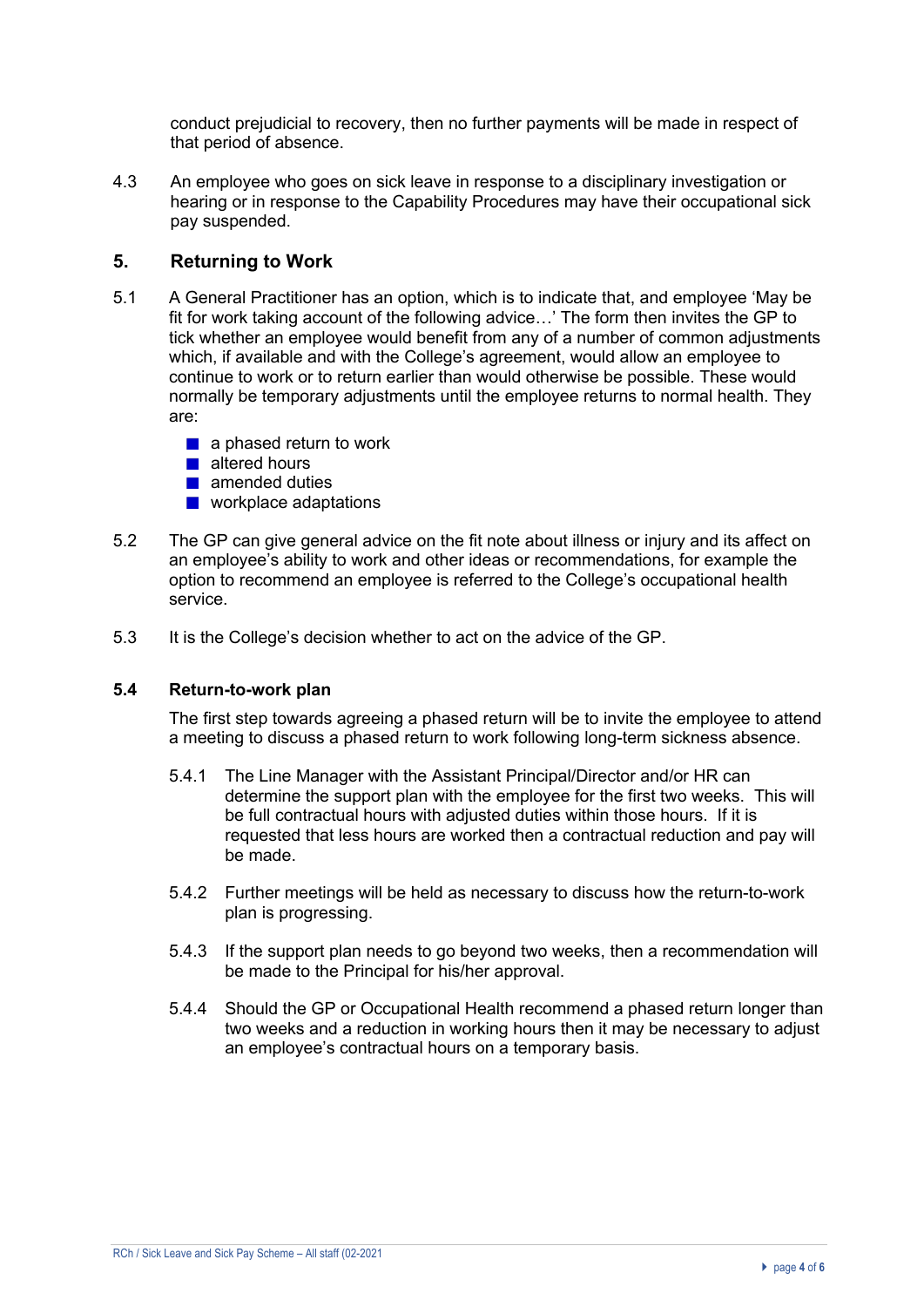## **6. Allowances and Benefits to be offset against Occupational Sick Pay**

- **6.1** The following allowances will be offset against any entitlement to full pay (see paragraphs 2.4 and 2.5):
	- (i) The gross amount of Statutory Sick Pay receivable under the Social Security Contributions and Benefits Act 1992;
	- (ii) The amount of sickness benefits and SSP receivable under the National Insurance Acts and Regulations made under the Acts. (Under the provisions of the Social Security (Incapacity for Work) Act 1994, sickness benefit and invalidity benefit will be replaced by Incapacity Benefit from 13 April 1995);
- **6.2** All employees are obliged to declare to the College their entitlement to any benefits. If the employee fails to do so, the College will be entitled to deduct the maximum such benefit obtainable.

# **7. Entitlements for Widowed or Married Women**

- **7.1** Where a widow or married woman has opted out of paying full National Insurance contributions, the amount taken into account when calculating her allowance under this scheme will be the amount equal to the total state benefit and SSP receivable had full contributions been paid.
- **7.2** In the case of a widow or a widowed mother, when calculating the amount of sick pay payable under this scheme, only those benefits which are additional to those which she receives when she is in normal full employment will be taken into account.

#### **8. Victims of Crimes of Violence**

- **8.1** Where an employee is absent because of an injury which results in a payment form the Criminal Injuries Compensation Board, he/she will not be required to refund any sick pay received in accordance with this scheme.
- **8.2** Where an award has been made by the Compensation Board, the College may, at its discretion, discount the period of sick leave occasioned by the injury when calculating any future entitlement to sick pay under this scheme.

#### **9. Contact with infectious diseases**

- 9.1 When the approved medical practitioner attests that there is evidence to show a reasonable probability that an absence was due to an infectious or contagious illness, including pulmonary tuberculosis, contracted directly in the course of the employee's employment, full pay shall be allowed for such period of absence as may be authorised by the approved medical practitioner to be due to the illness, and such absence shall not be reckoned against the employee's entitlement to sick leave under Section 1, though such absences are reckonable for entitlement to Statutory Sick Pay.
- 9.2 An employee residing in a house in which some other person is suffering from an infectious or contagious disease shall at once notify the HR Business Partner or the Principal and the employee shall, if required, take such precautions as may be